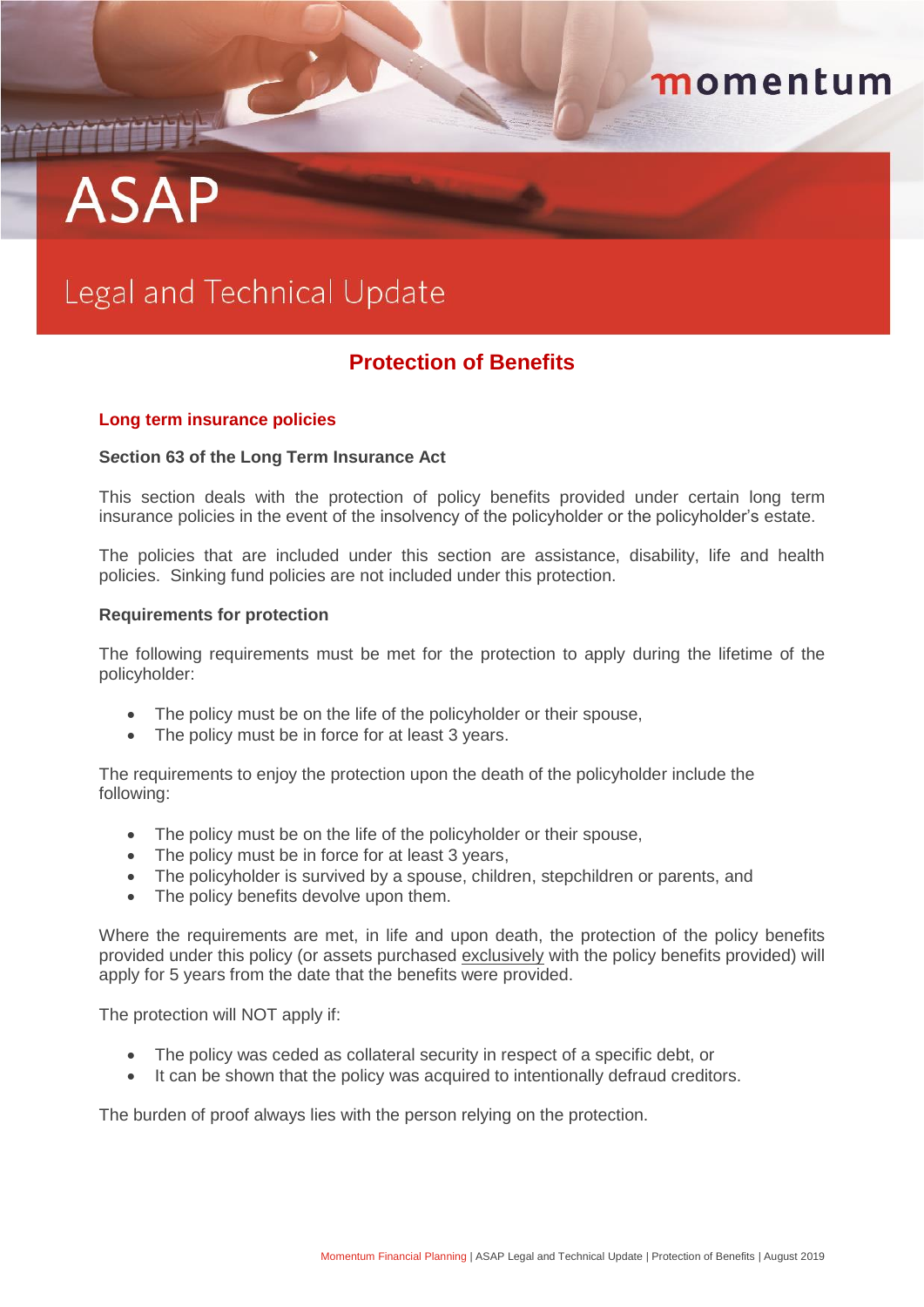#### **Example – protection in terms of section 63**

Peter owns an endowment policy on his own life. The inception date was 1 April 2014. The maturity date is 1 April 2019. The beneficiaries on the policy are his two minor children.

#### Protection in the event of insolvency:

- If Peter became insolvent on 1 June 2017, the policy will be protected against his creditors as it is on his own life (policy is 3 years old).
- The protection would also apply if the policy was on the life of his spouse.
- The protection will not apply if the policy is on the life of one of his children.
- If Peter takes one loan or one withdrawal against the policy, this amount will be protected for a period of 5 years from date of payment.
- If Peter uses the withdrawal amount to purchase a new motor vehicle, this vehicle will be protected for the 5 year period.
- Assuming Peter is declared insolvent on 1 June 2019 and the policy was open-ended when it reached the contractual maturity date, the policy will still be protected against his creditors.
- Once this matured policy pays a benefit amount to Peter, the 5 year protection period will commence on date of payment.

#### Protection in the event of death:

- If Peter dies today, the policy will pay out to his minor children as a result of the beneficiary nomination and the benefit amount paid to them will be protected against Peter's creditors for a period of 5 years from the date of payment.
- The protection on death will also apply if the policy benefit was payable to his spouse or parents.
- The protection will also apply if the policy pays to Peter's estate and is paid to his spouse, child, stepchild or parent in terms of his will.

As it is required that the person enjoying the protection or that person's spouse is the life insured on the policy, it can be concluded that the protection is not available to non-natural persons.

#### **Pieterse v Shrosbee (2004)**

The court case resulted in a precedent that applies in the event of death of the insolvent policyholder. The Supreme Court of Appeal held that, in the event of the death of an insolvent policyholder, the trustee of that insolvent estate shall not have any claim on the policy proceeds where a policy is payable to a nominated beneficiary and that nominee accepts the benefit.

Note: Protection may not apply where it can be proven that the policy was taken out with the intent to defraud or prejudice the creditors.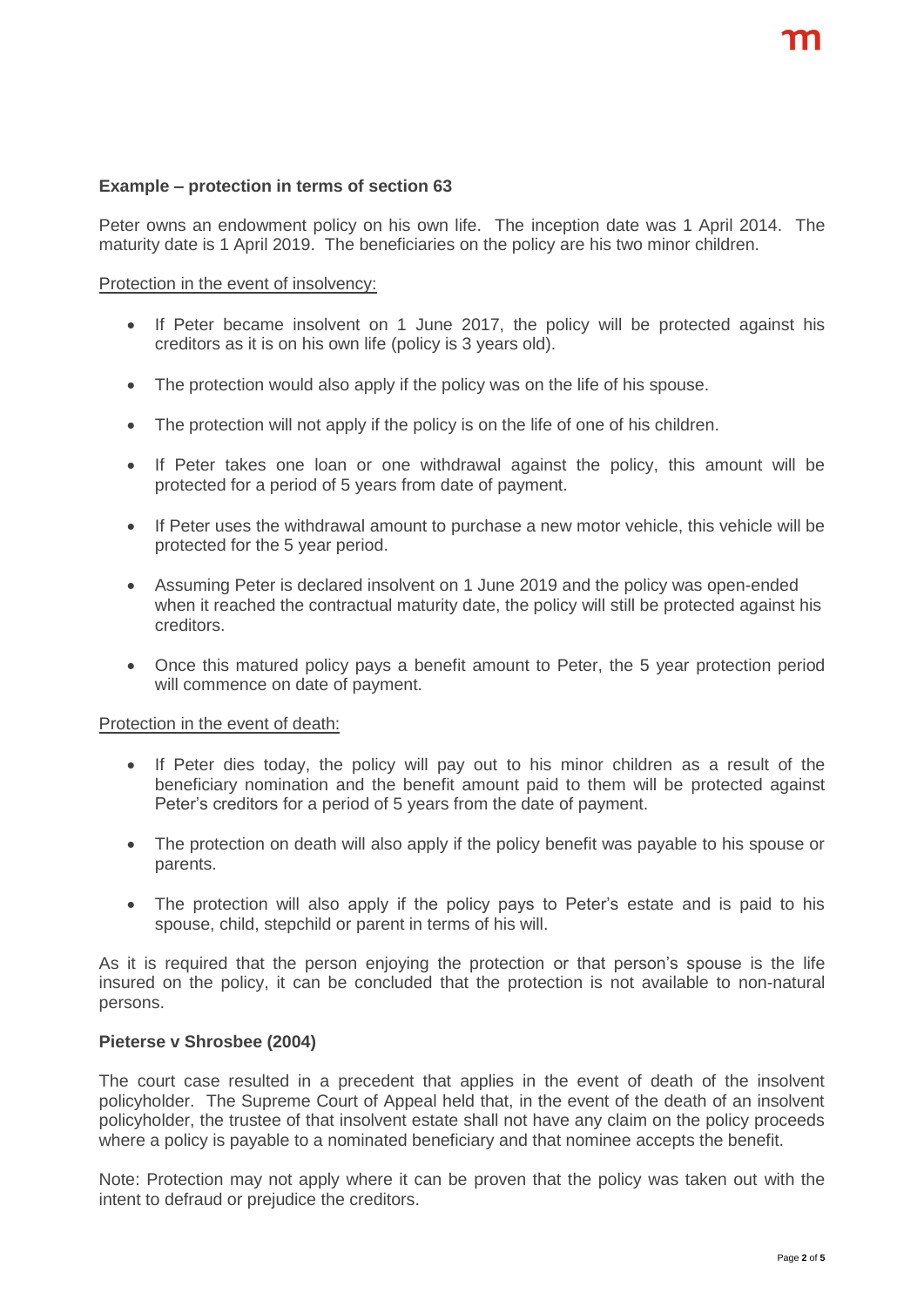#### **Retirement funds**

#### **Section 37A of the Pension Funds Act**

This section provides general protection in respect of pension benefits.

It may not be reduced, ceded, attached, pledged, executed, etc except as provided for in this Act or the Maintenance Act. Therefore, creditors may not attach the pension benefit except for:

- Deductions permitted in terms of the Pension Funds Act,
- Income tax in terms of the Second Schedule of the Income Tax Act or in respect of arrear taxes (IT88), and
- Judgment debt procedures a maximum amount of R3 000 per annum may be taken into account for this order.

#### **Section 37B of the Pension Funds Act**

This section applies to the insolvent member during his lifetime. It protects pension benefits of a person who is sequestrated and determines that no such benefit may be attached by creditors – the Act refers to any benefit, which is interpreted to include the lump sum and the annuity income paid from a compulsory annuity.

#### **Deductions in terms of section 37D**

The fund is only allowed to make the following deductions against the member's benefit amount:

- Amounts due to SARS arrear taxes:
- Where the fund allows for housing loans or guarantees, any amounts due to the fund in respect of the housing loan granted or guarantee given can be deducted –
	- $\circ$  from the benefit that the member or beneficiary becomes entitled to in terms of the rules of the fund, or
	- $\circ$  from the transfer amount where there is a transfer to another fund, if no reasonable alternative can be negotiated, and
	- o in the event of the member defaulting on payment, the amount the member would have received on termination of membership on date of default. This is only as a last resort if no other alternative arrangement can be made.
- Where a housing loan or guarantee was granted by the employer and the member retires or ceases to be a member of the fund, the fund can deduct an amount from the benefit due to the member or beneficiary in favour of the employer.
- This amount is limited to the lump sum the member would have been entitled to in terms of the Second Schedule of the Income Tax Act.
- Any amount due by a member to his employer when the member retires or ceases to be a member of the fund as compensation for damages due to theft, dishonesty, fraud or misconduct, where the member admitted liability in writing or judgment was obtained.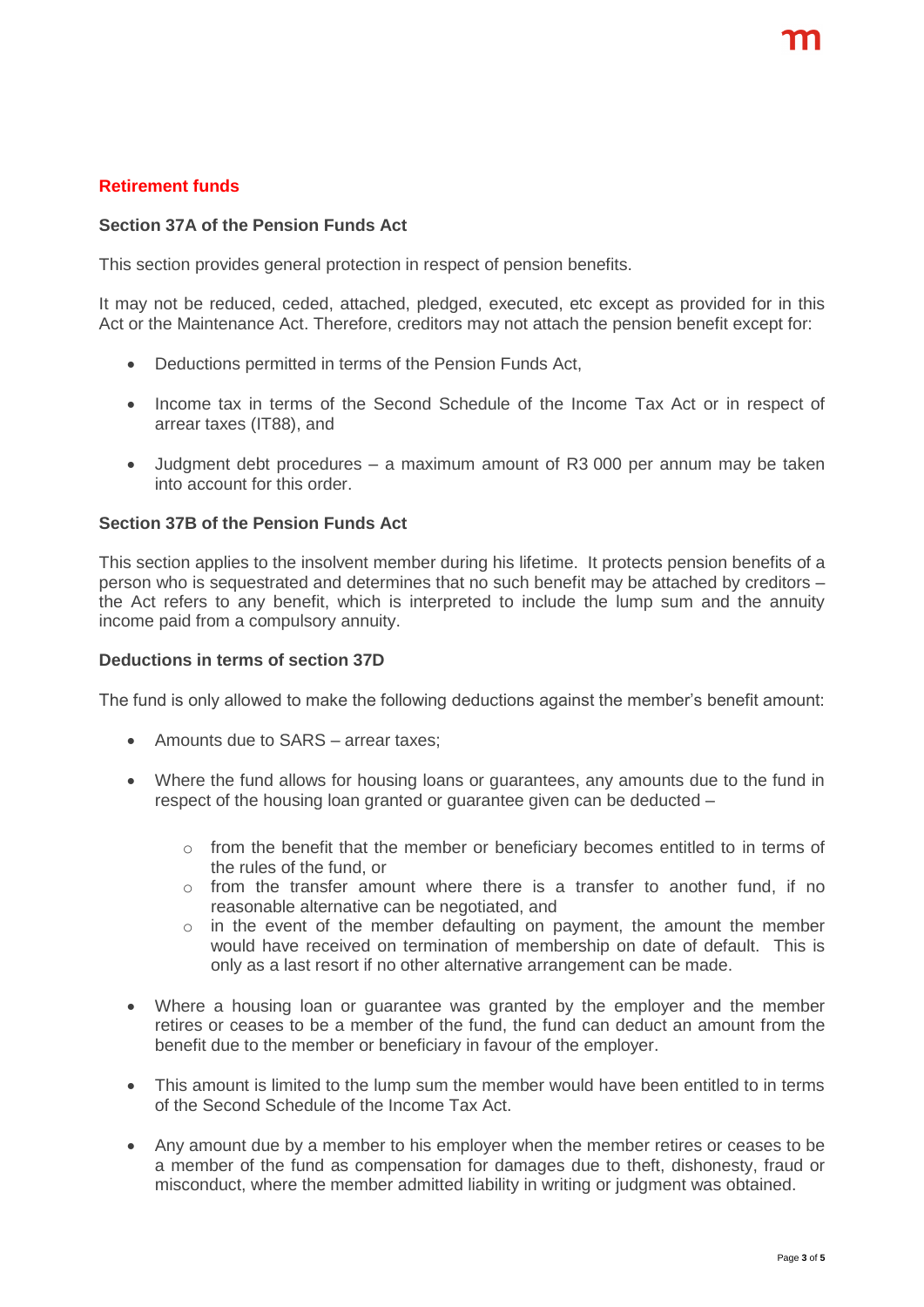- An employer is defined as an employer that participates in the fund and therefore this deduction cannot be made in case of a retirement annuity fund or a preservation fund.
- Amounts payable to a non-member spouse on divorce in terms of a valid court order, which is binding on the fund.
- Amounts payable in terms of a maintenance order, where that maintenance order is binding on the fund.
- Amounts the fund paid or will pay on behalf of the member or beneficiary, towards medical aid contributions, long-term insurance premiums or any other payment approved by the registrar.

In general the order of preference of claims is as follows:

- Tax on lump sums,
- Housing loans or guarantees,
- Maintenance orders,
- Divorce orders.
- Arrear taxes.
- Damages claimed by an employer,
- Judgment debt procedures.

**Note:** Deductions in respect of maintenance and divorce orders can be made whilst the person is still a member of the fund. All other deductions can only take place once membership is terminated and benefits accrue to the member.

#### **Section 37C of the Pension Funds Act**

In the case of the death of a member, the retirement benefit becomes payable to a dependent, nominee or the deceased estate (or a combination thereof).

The same deductions as discussed above will apply. The following rules apply in respect of the payment of death benefits:

- Firstly the trustees of the fund must ascertain, within twelve months of the member's death, who his dependants are, if any.
- They must then distribute the benefits amongst the dependants in a manner and proportion they deem fit and equitable according to the dependant's individual needs.

A dependant is defined as the spouse and children (regardless of age) of the member, any person the member is legally liable for maintenance, or was in fact dependent on the member for maintenance, or anybody in respect of whom the member would have become legally liable for maintenance, had the member not died.

- If there are dependants and nominated beneficiaries, the trustees may distribute the benefits between the dependants and nominees as they deem equitable.
- Where there are no dependants, but beneficiaries were nominated, the benefit must be paid to the nominated beneficiaries in accordance with the beneficiary nomination.